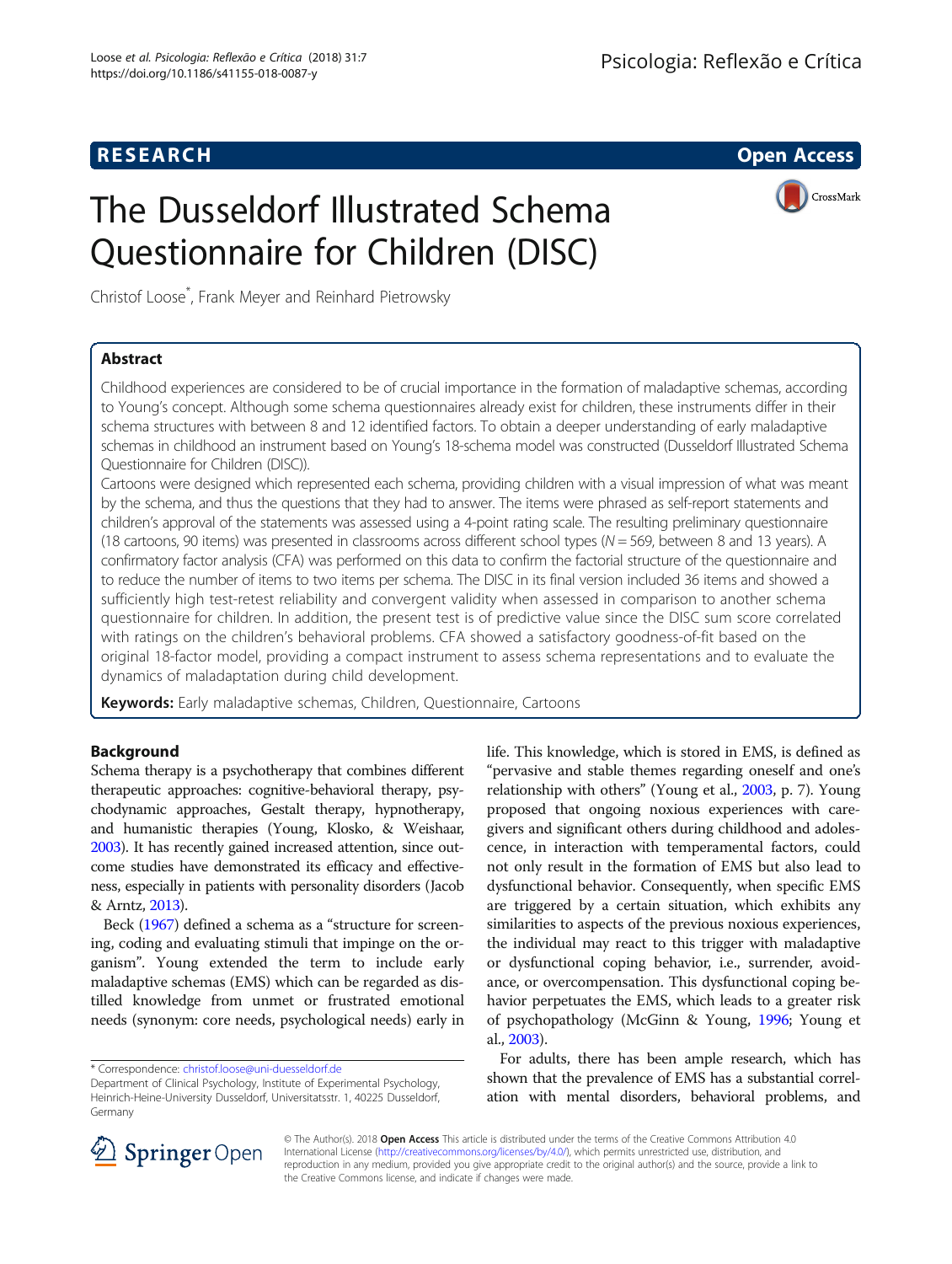<span id="page-1-0"></span>personality disorders (Jovev & Jackson, [2004;](#page-10-0) Nordahl, Holthe, & Haugum, [2005](#page-10-0)). Similarly, for adolescents and children, there have been a substantial amount of studies which have indicated a strong link between EMS and psychopathological symptoms and mental disorders (Bakshi Bojed & Nikmanesh, [2013;](#page-10-0) Calvete, [2008](#page-10-0), [2014;](#page-10-0) Calvete, Orue, & Hankin, [2013a,](#page-10-0) [2013b](#page-10-0), [2015;](#page-10-0) Damiano, Reece, Reid, Atkins, & Patton, [2015](#page-10-0); González-Jiménes & del Mar Hernández-Romera, [2014](#page-10-0); Lawrence, Allen, & Chanen, [2011;](#page-10-0) Lumley & Harkness, [2007](#page-10-0); Muris, [2006](#page-10-0); Orue, Calvete, & Padilla, [2014;](#page-10-0) Richardson, [2005;](#page-10-0) Roelofs, Lee, Ruijten, & Lobbestael, [2011;](#page-10-0) Roelofs, Onckels, & Muris, [2013](#page-10-0); Simard, Moss, & Pascuzzo, [2011;](#page-10-0) Van Vlierberghe & Braet, [2007;](#page-11-0) Van Vlierberghe, Braet, Bosmans, Rosseel, & Bögels, [2010](#page-11-0)).

Young and Brown [\(1990](#page-11-0)) first proposed 16 EMS, based on clinical experiences with chronic psychotherapy patients. Schmidt, Joiner, Young, and Telch [\(1995](#page-10-0)) followed by confirming a 15-factor structure; this list of schemas was then expanded to 18 EMS (Young, [1998\)](#page-11-0). Young grouped the 18 EMS into five schema domains: disconnection and rejection, impaired autonomy and performance, impaired limits, other-directedness, and over-vigilance and inhibition (Young et al., [2003](#page-11-0)). These domains are associated with basic emotional needs such as attachment, autonomy, self-esteem, pleasure, and structure/limit setting (Young et al., [2003](#page-11-0)). The frustration or inadequate fulfillment of these needs will lead—along with the background of temperamental as well as model and operant learning factors—to the development of EMS. In Table 1, the correspondence of EMS to schema domains and to emotional needs is depicted (for a more detailed description of EMS, domains, and needs, see Arntz & Jacob, [2012;](#page-10-0) Rafaeli, Bernstein, & Young, [2011;](#page-10-0) Young et al., [2003\)](#page-11-0).

Concerning diagnostic inventories, EMS have been studied with different versions of the Young Schema Questionnaire (YSQ; Arntz & Jacob, [2012](#page-10-0); Rafaeli et al., [2011](#page-10-0); Young, [1994](#page-11-0), [2005a](#page-11-0), [2005b;](#page-11-0) Young et al., [2003\)](#page-11-0). Although the factorial structure of the YSQ may differ slightly from study to study, between 12 and 15 EMS have been identified by factor analysis for the questionnaires that included 15 to 16 EMS (Lee, Taylor, & Dunn, [1999;](#page-10-0) Rijkeboer & van den Bergh, [2006](#page-10-0); Stopa, Thorne, Waters, & Preston, [2001](#page-11-0); Waller, Meyer, & Ohanian, [2001](#page-11-0); Welburn, Coristine, Dagg, Pontefract, & Jordan, [2002\)](#page-11-0). Nevertheless, when using the third version of the YSQ composed of 18 EMS (YSQ-S3R; Young, [2005a](#page-11-0), [2005b](#page-11-0)), all of these 18 EMS were verified via factor analysis (Calvete, Orue, & Gonzalez-Diez, [2013](#page-10-0); Hawke & Provencher, [2012;](#page-10-0) Kriston, Schäfer, Jacob, Härter, & Hölzel, [2013;](#page-10-0) Lee, Choi, Rim, Won, & Lee, [2015](#page-10-0); Saariaho, Saariaho, Karila, & Joukamaa, [2009\)](#page-10-0). In adolescents, EMSs have also been investigated with a shorter form of the YSQ (YSQ-sf; Young, [1998\)](#page-11-0) or an adapted version of the YSQ for adolescents (YSQ-A; Van Vlierberghe

Table 1 Early maladaptive schemas and their correspondence to schema domains and unmet needs

|    | Schemas                                            | Domains                              | Unmet needs                   |  |  |  |  |
|----|----------------------------------------------------|--------------------------------------|-------------------------------|--|--|--|--|
| 1  | Abandonment/<br>instability (AB)                   | Disconnection and<br>rejection       | Attachment                    |  |  |  |  |
| 2  | Mistrust/abuse (MA)                                |                                      |                               |  |  |  |  |
| 3  | Emotional deprivation<br>(ED)                      |                                      |                               |  |  |  |  |
| 4  | Defectiveness/shame<br>(DS)                        |                                      |                               |  |  |  |  |
| 5  | Social isolation/<br>alienation (SI)               |                                      |                               |  |  |  |  |
| 6  | Dependence/<br>incompetence (DI)                   | Impaired autonomy<br>and performance | Autonomy/self-<br>efficacy    |  |  |  |  |
| 7  | Vulnerability (VU)                                 |                                      |                               |  |  |  |  |
| 8  | Fnmeshment/<br>undeveloped self (EU)               |                                      |                               |  |  |  |  |
| 9  | Failure (FA)                                       |                                      |                               |  |  |  |  |
| 10 | Entitlement/grandiosity<br>(ET)                    | Impaired limits                      | Identity/structure/<br>limits |  |  |  |  |
| 11 | Insufficient self-control/<br>self-discipline (IS) |                                      |                               |  |  |  |  |
| 12 | Subjugation (SU)                                   | Other-directedness                   | Self-esteem                   |  |  |  |  |
| 13 | Self-sacrifice (SS)                                |                                      | acceptance<br>Autonomy/self-  |  |  |  |  |
| 14 | Approval-seeking/<br>recognition-seeking (AS)      |                                      | determination                 |  |  |  |  |
| 15 | Negativity/pessimism<br>(NP)                       | Over-vigilance and<br>inhibition     | Pleasure,<br>spontaneity and  |  |  |  |  |
| 16 | Emotional inhibition (EI)                          |                                      | play/fun                      |  |  |  |  |
| 17 | Unrelenting standards (US)                         |                                      |                               |  |  |  |  |
| 18 | Punitiveness (PU)                                  |                                      |                               |  |  |  |  |

et al., [2010\)](#page-11-0). Both questionnaires followed a 15-schema structure. The results of factorial analysis for this questionnaire were comparable with the studies on adults (who followed the 15/16-schema structure notion), suggesting a maximum of 15 factors in this population (adolescents). Another study into EMS prevalence in adolescents was carried out by Beckley ([2002](#page-10-0)), who administered the YSQsf (Young, [1998](#page-11-0)) to a non-clinical sample of 705 teenagers aged 11 to 16. She also found a 15-factor structure solution within this younger population, comparable to that obtained with adolescents.

Also, in children, some studies have investigated EMS. According to Young's assumption that EMS are distilled knowledge from unmet or frustrated emotional needs early in life, it is not clear when in childhood the formation of EMS may take place and whether all schemas, which exist at this early stage of life, are in their nature maladaptive.

The first published study about EMS in childhood with a child version of the YSQ—at least to our knowledge—was conducted by Stallard and Rayner ([2005\)](#page-11-0), who developed the Schema Questionnaire for Children (SQC;  $n = 47$ , ages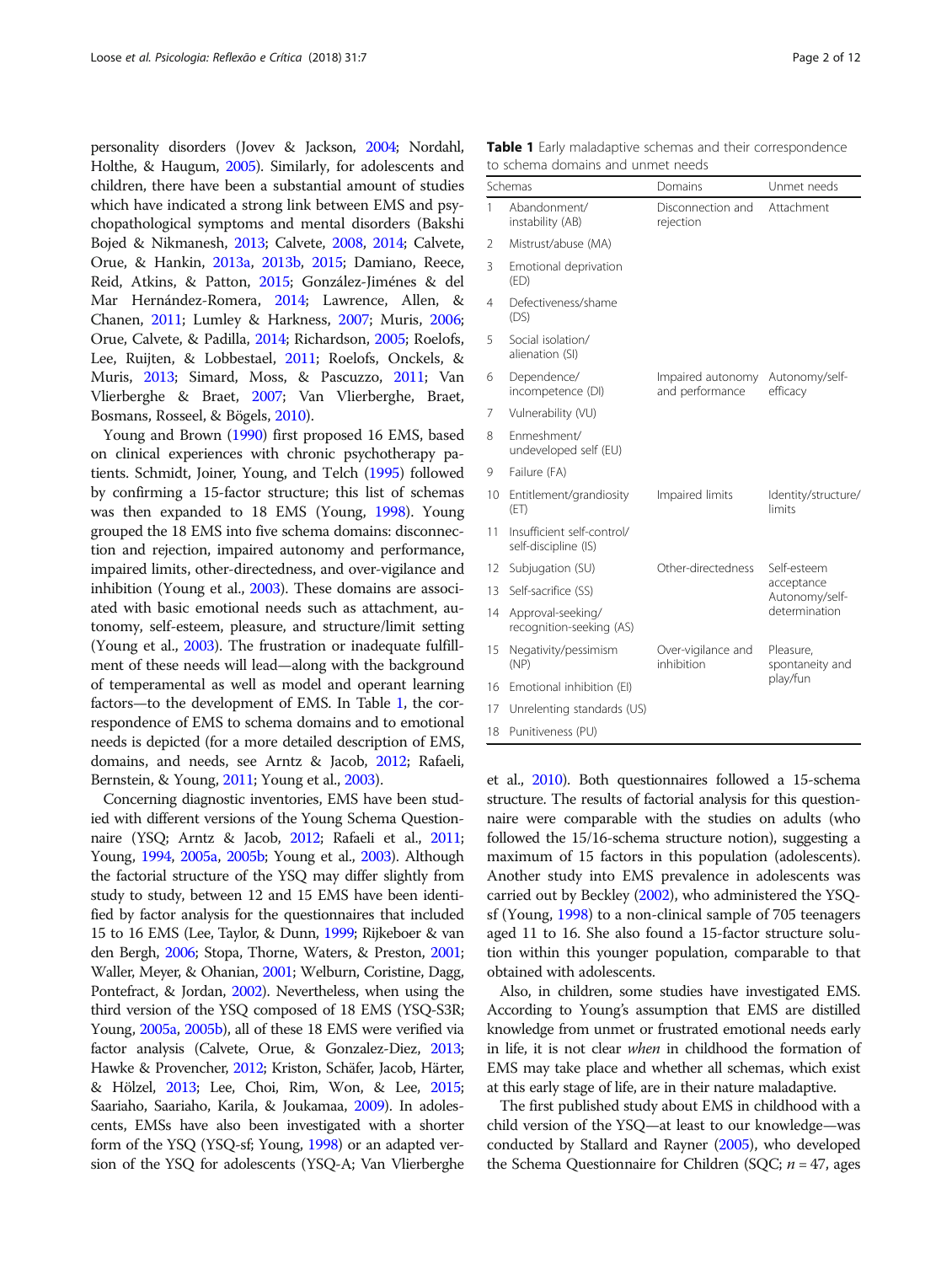11–16). They also followed the 15-schema structure notion and created one item for each schema. The children filled out two questionnaires, the SQC and the YSQ-sf. The results were that 10 out of the 15 schemas in the SQC correlated significantly with the result of the YSQ-sf (Young, [1998\)](#page-11-0); besides that, two more items containing almost significant coefficients were found. Stallard [\(2007](#page-11-0)) tested a 12-schema version of the SQC and was able to discriminate whether the participating child/teenager belonged to a non-clinical ( $n = 46$ , ages 11–16) or clinical sample ( $n = 53$ , ages 9–18). Within the same study, the test-retest reliability of the items was investigated by assessing EMS twice in a sample of 77 schoolchildren (ages 9–10) over a 6 month-interval. Correlation coefficients were moderate (range  $r = .27-.54$ ), suggesting that the prevalence of specific schemas at one point is moderately stable over a period of at least 6 months.

Rijkeboer and de Boo ([2010](#page-10-0)) also developed a schema questionnaire for children, the Schema Inventory for Children (SIC), that was also based on the early 15-schema model. They investigated the SIC's psychometric properties in a non-clinical sample of children  $(N = 578, 8)$  ages 8– 13). Confirmatory factor analyses yielded satisfying fits for a modified model that included eight of the original 15 schemas, as well as three new factors, each containing a combination of two or three original schemas. Besides that, the authors found a strong relationship between most of their 11 SIC factors and a psychopathology questionnaire (adapted version of Early Adolescent Temperament Questionnaire-Revised, EATQ-R; Ellis & Rothbart, [2001](#page-10-0)). However, on two factors, an opposite pattern of associations emerged (i.e., enmeshment and self-sacrifice), suggesting that these schemas are not yet maladaptive, or at least would not have led to problematic scores on the EATQ-R. Another result of the study was, which the testretest reliability (4 weeks' time interval,  $N = 245$ ) revealed Pearson's correlations between  $r = .53$  and  $r = .79$  with an average of  $r = .67$ , indicating that the SIC represents reliable constructs.

Güner ([2016](#page-10-0)) recently developed a new schema questionnaire (SQS; Early Maladaptive Schema Questionnaires Set for Children and Adolescents) and investigated 983 children (ages 10–16) with 97 items. She investigated all 18 original EMS using exploratory and confirmatory factor analyses and found 14 factors plus a new one (self-disapproval). The SQS showed good fit indices, high internal consistency, and consistency over a 1-month interval. Moreover, it significantly differentiated between children who had clinical diagnoses  $(n = 78)$  and children who had no diagnosis  $(n = 100)$ . Concerning the issue of whether some schemas might be nonmaladaptive, Güner reported for all investigated schemas significant correlations with subscales of the Symptom Assessment Questionnaire (SA-45, Strategic Advantage Inc.

[SAI], [2000\)](#page-11-0), underpinning the notion of their maladaptive nature.

To sum up, Young's original 18 schemas were replicated with factor analyses for adults in various studies (Calvete, Orue, & Gonzalez-Diez, [2013](#page-10-0); Hawke & Provencher, [2012](#page-10-0); Kriston et al., [2013;](#page-10-0) Lee et al., [2015](#page-10-0); Saariaho et al., [2009](#page-10-0)), and studies with adolescents have shown comparable results (Lumley & Harkness, [2007;](#page-10-0) Muris, [2006;](#page-10-0) Van Vlierberghe & Braet, [2007](#page-11-0)). In studies with children, many schemas (i.e., 12 from 15; Stallard & Rayner, [2005\)](#page-11-0) and 11 (composed) of 15 schemas (Rijkeboer & de Boo, [2010](#page-10-0)) were also confirmed by factorial analyses. Beside the fact that other studies were also able to find and confirm largely all of the schemas they had investigated (Beckley, [2002;](#page-10-0) Schmidt et al., [1995\)](#page-10-0), we intended to challenge this 18-factor notion for the investigation of EMS in childhood again, but unlike in Güner's study, with the aid of pictorial representations of the schemas and in a more economical way by using two items per schema.

In addition, we intended to investigate the test-retest reliability of the questionnaire over two different time intervals (13–14 months and 24–36 months). Concurrent validity of the DISC will be investigated by comparing its results with those of the aforementioned SIC (Rijkeboer & de Boo, [2010](#page-10-0)). Finally, the predictive validity of the DISC will be assessed by correlating the DISC sum score with the total difficulties scores of the (self-reported and otherreported) Strength and Difficulties Questionnaire (SDQ; Goodman, [1997\)](#page-10-0) which is also an indicator in the question of whether EMS are already maladaptive in children.

## Methods

#### Participants

For the recruitment of participants, a total of 101 schools in Dusseldorf (Germany) and surrounding cities (radius, 150 km) were contacted, whereby 13 schools agreed upon participation (response rate,  $\sim$  13%), including grammar schools, middle schools, secondary schools, and community and comprehensive schools, as well as primary (elementary) schools. All institutions were selected at random. With no specific exclusion criteria for participation, an opt-in recruitment process was applied, i.e., each child was able to participate in the study, given that one parent provided their written consent.

The investigated children represented a community sample  $(N = 569)$  of fourth graders (about 8- to 9-yearolds) to seventh graders (about 12- to 13-year-olds). With 51% ( $n = 290$ ) being female, the gender ratio was therefore balanced. Forty-six children (8.1%) were fourth graders, 169 (29.7%) fifth graders, 197 sixth graders (34.6%), and 157 (27.6%) seventh graders. To ensure anonymity, the ethnic and national backgrounds as well as the exact ages of the children were not recorded.

Regarding different types of schools, 300 children (52.7%) attended a grammar school (Gymnasium), 76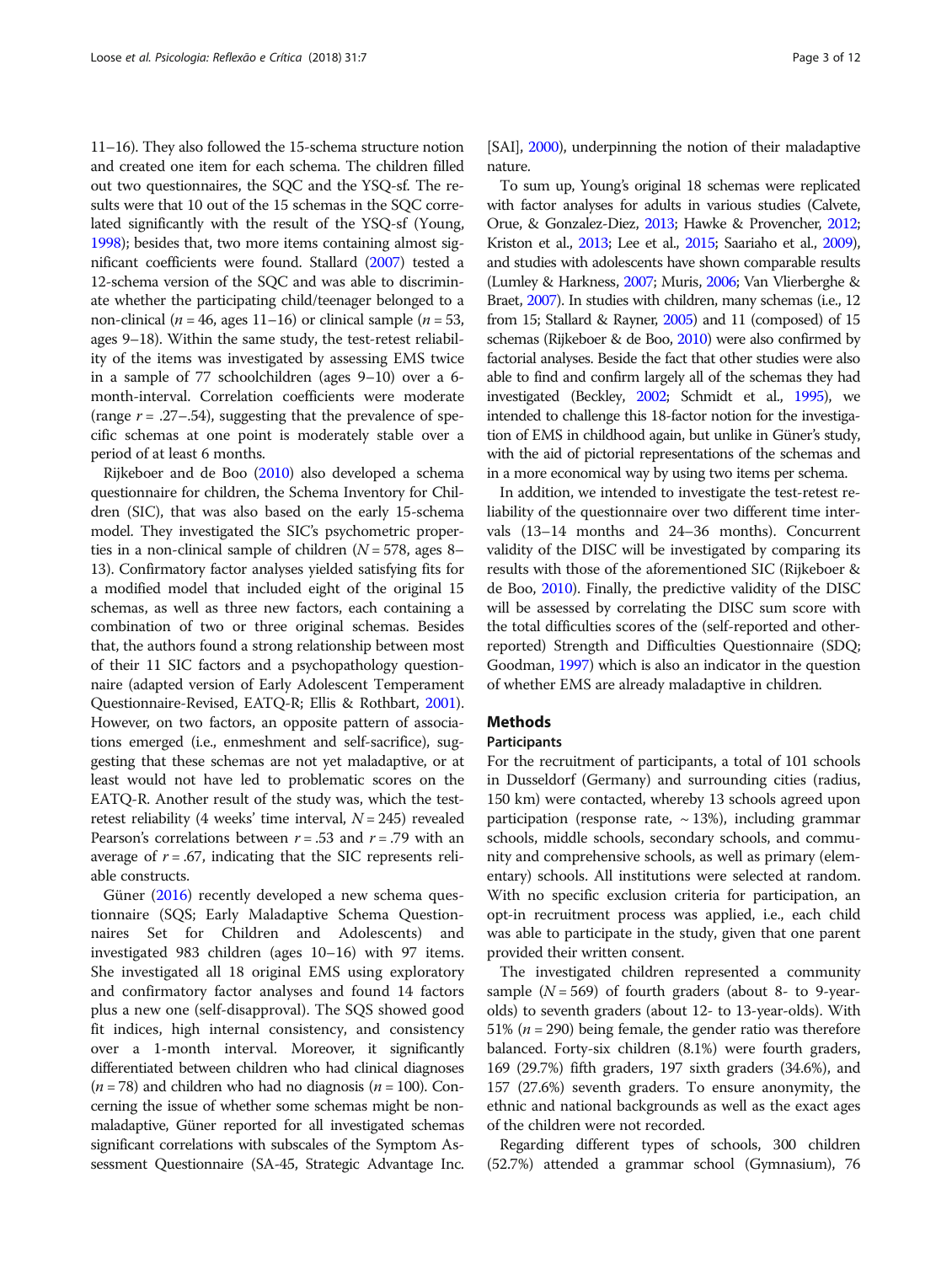(13.4%) a middle school (Realschule), and 21 (3.7%) a secondary modern school (Hauptschule). Furthermore, 88 children (15.5%) attended a comprehensive school (Gesamtschule) and 38 (6.7%) a community school (Gemeinschaftsschule), both of these school types representing a school community which integrates grammar, middle, and secondary modern schools into one school system. Finally, 46 (8.1%) attended the fourth grade of an elementary school (Grundschule). Schools with facilities for special needs education (e.g., for children with learning difficulties) were considered a special case and not included for reasons of homogenous sampling. The investigation period lasted from November 2012 to May 2016. The study was approved by the local ethics committee of the University of Dusseldorf.

#### Measures

### Dusseldorf Illustrated Schema Questionnaire for Children (DISC)

On the basis of the Young Schema Questionnaire (YSQ-S3R; Young, [2005b](#page-11-0)), the DISC was constructed to assess maladaptive schemas in children. For each of the 18 schemas proposed by Young, a pool of about ten items was created, oriented on the YSQ-items, but adapted for the children's age. Five to seven of these ten items per schema were preselected by experts (experienced cognitivebehavioral therapists for children and adolescents, and/or schema therapists for children, with a minimum of 5 years of experience). The experts were asked to rate the conceptual fitness of each item on a scale ranging from 1 ("not fitting") to 6 ("optimal fitting"). While assuring that all aspects of each schema were covered, the best-rated items per schema (in most cases rated 5 or 6) were chosen and then presented to three experienced primary school teachers (with a minimum of 5 years of experience) to assess whether the diction and phrasing was comprehensible to fourth graders. Finally, the best fitting five items in conceptual and comprehensive terms (chosen by the authors) were then evaluated by four fourth graders using the Cognitive Survey-technique (Prüfer & Rexroth, [2005](#page-10-0)), thus testing whether children of this age could comprehend the items in the intended way. Regarding the comprehensiveness, all items presented to the children were correctly understood and therefore approved for further investigation in the preliminary version of our questionnaire.

A cartoonist, instructed by the authors, created representative schema-specific cartoons, to be presented on the same page along with the five selected items for each schema, with the aim of visually supporting the comprehensibility of each schema's content. Thus, the preliminary illustrated questionnaire was created, consisting of 18 cartoons and 5 items each, representing the 18 schemas defined by Young (Young, [2005b\)](#page-11-0). With each item phrased as a self-statement, the questionnaire utilized a four-point rating scale to assess the level of agreement  $(4 - ^{u})$ always true," 3 = "often true," 2 = "seldom true," and 1 = "never true"). The questionnaire contained nine positively formulated items, whose scores had to be inverted prior to data analysis, so that high total scores for this questionnaire indicated high intensity of maladaptive schemas. To provide an economic instrument for the assessment of Young's original 18 schemas during childhood, our aim was to reduce the number of items to the absolute minimum for successful model identification (two items per schema; Raubenheimer, [2004\)](#page-10-0). Figure 1 shows a sample page including the cartoon (depicted here: defectiveness/shame) with the additional explanatory text and the two final DISC items (see below).

#### SIC

The Schema Inventory for Children (SIC) is a self-report questionnaire (retest reliability  $r = 0.67$ ), based on Young's 15-schema model developed by Rijkeboer and de Boo ([2010](#page-10-0)). The SICs psychometric properties suggest a satisfying model fit, adequate discriminant validity, and acceptable reliability. It contains 40 items, covering 11 schemas, including 3–6 items each, that refer to children's current noxious experiences using a 4-point-Likert scale ("not true" to "yes definitely"). With kind permission of the first author of SIC, a German language version of SIC was

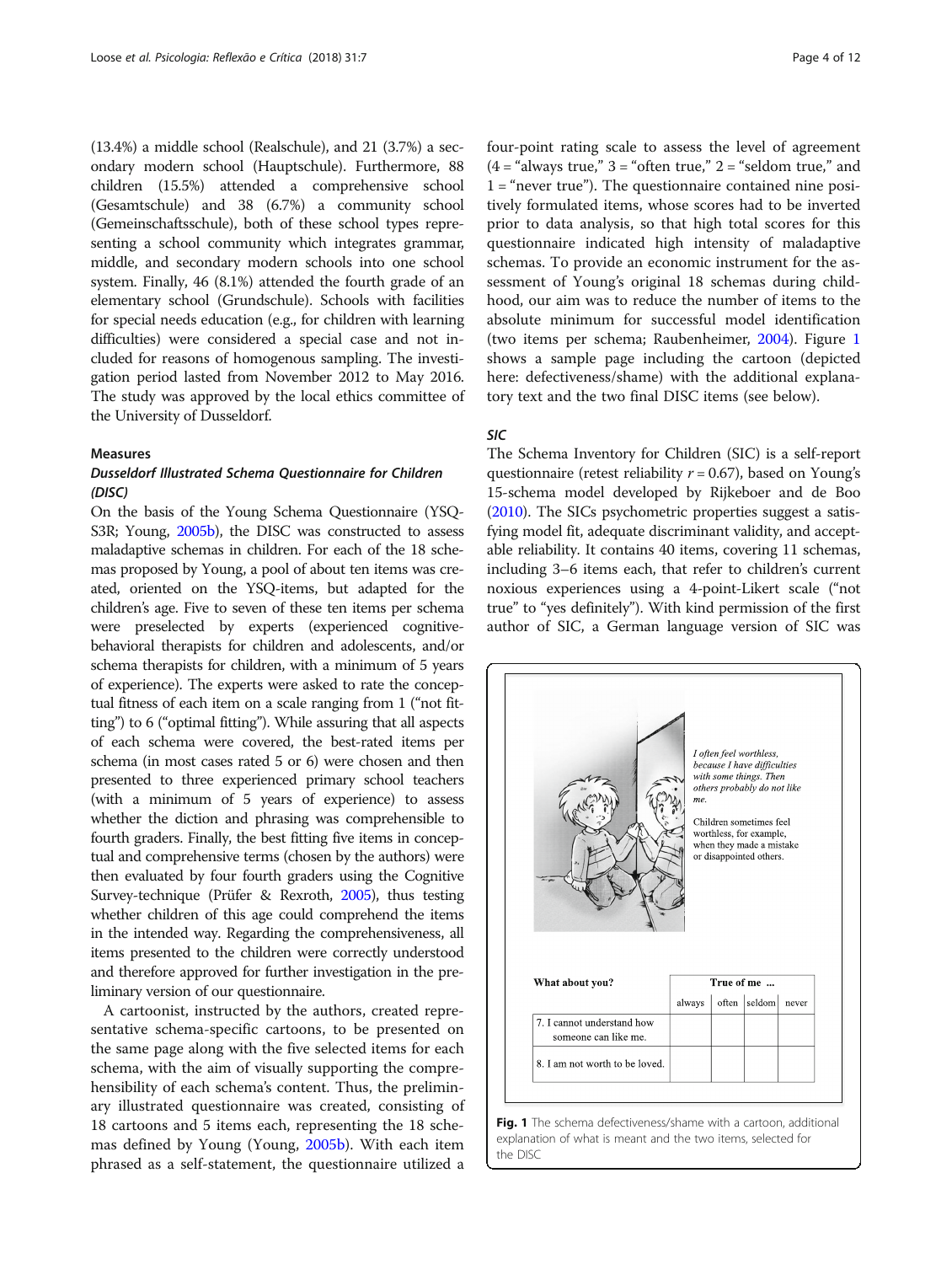created and used, with the translation being counterchecked by a bi-lingual speaker of Dutch and German.

#### SDQ

The Strengths and Difficulties Questionnaire (SDQ) is a screening questionnaire to assess 3- to 16-year-old children (retest reliability  $r = 0.62$ ). Although several variants of the SDQ are available, we used an observer-based approach (assessment by parents) for all participating children. For some children, an additional self-assessment version of the questionnaire, applicable to 11- to 16 year-old children (Goodman, [1997\)](#page-10-0) was also used. Both SDQ-versions (for parents and for children) consisted of 25 items on psychological attributes, covering (1) emotional symptoms, (2) behavioral problems, (3) hyperactivity/inattention, (4) peer relationship problems, and (5) prosocial behavior. Each of the subscales is composed of five items, with subscales (1) to (4) adding up to a total difficulties score. In the present investigation, total difficulties scores from children's self-assessment and parent versions were used to test the predictive validity of the DISC.

#### Procedure

Data collection (DISC, SIC, and SDQ) took place in the classrooms of the participating schools and was scheduled to take 90 min to complete. The children were free to refuse or withdraw participation at any time, but none of them did so. For children with reading difficulties (e.g., dyslexia), extra help was provided by an accompanying research assistant (student of psychology), reading the items to them. All children received standardized instructions. To fill out the DISC, the children were asked to look at the cartoon (pictorial representation of the schema) and the contextual information provided by the protagonist's thought bubbles or adjoining comments, then to read each item carefully and choose the answer fitting themselves the best on the 4-point rating scale. Alongside that, parents were asked to fill out the parental SDQ at home, resulting in a sample of 554, and in some classes, children were instructed to fill in the self-assessment version, resulting in a sample of 138. In order to investigate the convergent validity of the DISC, 206 children of the total answered the SIC in addition. The presentation of the above-mentioned questionnaires was largely counterbalanced to avoid sequential effects.

With the surveys being conducted in a classroom setting, all participating children of the same class took part at the same time. Pseudonym codes were used to identify the participants in case a participant's statement indicated an emergency (e.g., feeling threatened to be murdered), enabling researchers, teachers, and caregivers to identify the child and offer immediate help. However, no such emergency occurred. Having completed the questionnaires, all children present in the classroom received a piece of candy, playful pencil, or a bouncy ball.

#### Statistical analyses DISC model validation

The dimensionality of the DISC was evaluated using confirmatory factor analysis (CFA) of the preliminary 90-item version, executed with SPSS Amos (IBM Corp., [2015](#page-10-0)). Designing a short instrument applicable to young schoolchildren, the aim was to select two items per schema only, the minimum for successful model identification (Raubenheimer, [2004\)](#page-10-0). Therefore, CFAs were first conducted on a factor level to identify items with high factor loadings and low standardized residuals. Distributional characteristics (right skewness) and item difficulty  $(p_m < 0.5)$  were also taken into account, considering the clinical implications of Young's EMS theory. Thus, 36 observed variables were to be selected and used to model the latent variables of Young's original 18 factors. Additionally, as maladaptation is supposed to be a common denominator for all of Young's proposed early maladaptive schemas, it was assumed that the 18 factors would converge into a general factor. All the participant's data were included for data analyses.

#### Test-retest reliability

For the evaluation of the DISC's test-retest reliability, 76 children were asked to participate in a retest and assigned to one of two interval groups: Group 1 with an interval length of 13 to 14 months ( $n = 36$ ), and Group 2 with an interval length of 26 to 34 months ( $n = 36$ ). To analyze the test-retest reliability Pearson's correlation coefficients were calculated for each interval. Calculations were carried out utilizing the Statistical Package of the Social Sciences (IBM Corp., [2015\)](#page-10-0).

#### Criterion validity

To investigate the convergent validity, the results of the DISC and the SIC were compared in 206 children. For the eight original EMS factors, measured by both the DISC and the SIC, Pearson's correlations were used to check for convergent validity. Regarding the three combined factors included in the SIC, a composition of the analogue DISC factors was used.

To investigate predictive validity and estimate the DISC's relation to children's behavioral problems, correlations between DISC scores and results of the SDQ were calculated. This was done for the 554 parent versions (other-reported) and 152 children versions (self-reported) of the SDQ.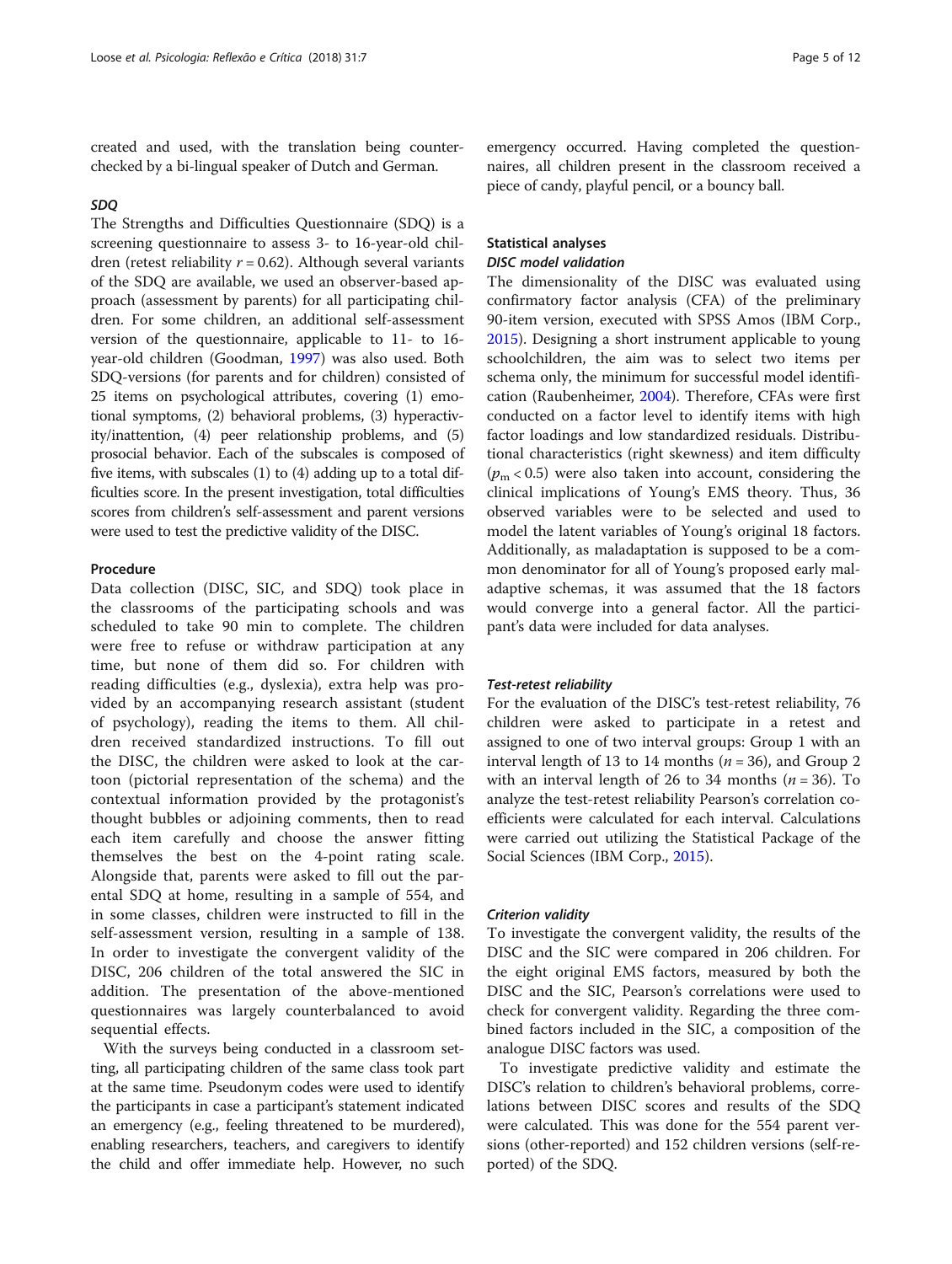#### Results

#### DISC model validation

After inspection of item characteristics and analyses of the hypothesized latent 18-factor structure of the 90 item preliminary version of the DISC, a 36-item short form was compiled, consisting of two items per schema using the criteria for item selection (factor loadings, standardized residuals, item distribution, and item difficulty). The resulting model was tested for an acceptable fit (CFA, maximum likelihood). Root mean square error of approximation (RMSEA;  $\sim$  cut-off  $<$  .06), standardized root mean square residual (SRMR;  $\sim$  cut-off  $\lt$  .05), and comparative fit index (CFI;  $\sim$  cut-off  $>$  .90) were utilized as subjective indices of goodness-of-fit. Furthermore, the Tucker-Lewis-Index (TLI; cut-off > .90) was calculated, although it tends to penalize complex models. Regarding the  $\chi^2$  statistic of the CFA, it is advised to evaluate  $\chi^2$  for larger samples in comparison with the degrees of freedom (~ cut-off  $\chi^2$ /df < 2) (Mueller, [1996\)](#page-10-0).

Thus, all 18 original factors proposed by Young ([2005a](#page-11-0)) were represented in the resulting model and tested for goodness-of-fit. Furthermore, all 18 factors were assumed to converge into a general factor representing maladaptation. Some of the evaluated indices pointed to a good to acceptable fit (RMSEA =  $0.04$ ; SRMR =  $0.05$ ), while others just missed out on fulfilling the set criteria  $(\chi^2/df = 2.05;$  $CFI = 0.86$ ,  $TLI = .85$ ). Nonetheless, considering the structural complexity, the results indicate a sufficient basis for the 18-factor model. A summary of the fit indices can be found in Table 2.

Table [3](#page-6-0) provides an overview of the parameters within the model on both the schema and item levels. Overall, the results highlight a moderate to good factorial validity, with  $p$  values indicating a level of significance smaller than .001 for each path coefficient. For the general factor, the standardized regression weights of the subscales ranged from .43 (abandonment) to .98 (negativity/pessimism; M = .62,  $SE = .03$ ). On schema-item level,  $\lambda$  ranged from .28 to .90  $(M = .64, SE = .02)$ . However, with the explained variance  $R^2$  ranging from .19 (abandonment) to .96 (negativity/pessimism), the maladaptive significance of the EMS appear to vary greatly  $(M = 34.20, \text{ } SE = 4.20)$ . On the schema-item level, this variance is even more apparent (range .08 to .81;  $M = .43$ ,  $SE = .03$ ). The mean squared multiple correlation is greater than .40 and thus indicates that the variables share a substantial amount of variance with the underlying theoretical construct (Taylor & Todd,

Table 2 Results of the confirmatory factor analyses for the DISC: 18 schema-based factors plus superordinate general factor

| Fit indices |    |                                                        |  |  |
|-------------|----|--------------------------------------------------------|--|--|
|             | df | x <sup>2</sup> /df RMSEA (90% CI) CFI TLI SRMR         |  |  |
|             |    | $N = 569$ 1178.48 576 2.05 .04 (.039-.046) .86 .85 .05 |  |  |

[1995\)](#page-11-0), but only 12 of the 36 items show  $R^2$  values greater than .50. Although this might be related to the developmental aspects of EMS (or to the limited number of items, for that matter), the convergent validity of some items must be considered questionable.

Regarding its sum score, the internal consistency of the DISC appears to be good, with a Cronbach's alpha of .87, and there was no increase in Cronbach's alpha when any item was excluded. The correlations between the schema-based factors and the superordinate general factor are shown in Table [4](#page-7-0). While all 18 schema-based factors are significantly related to the general factor (each with  $p < .001$ ), the intercorrelations show a number of distinct exceptions  $(r < .05)$ . As the overall sum score shows significant correlations with each of the 18 schema-based factors and, additionally, no negative correlations were found, its interpretation as an indicator of dysfunctionality, covering distinctive aspects of maladaptation, seems plausible.

#### Reliability

For the test-retest interval of 13 to 14 months, Pearson's correlations of the DISC sum scores revealed a highly significant positive correlation ( $r(36) = .61$ ,  $p < .001$ ). For the test-retest interval of 26 to 34 months, results still showed a significant correlation, albeit at a lower level of significance  $(r (36) = .37, p < .05)$ .

#### Criterion validity

To evaluate criterion validity, outcomes for the eight original schemas included in both the DISC and SIC were taken into consideration. Highly significant correlations between the schema-associated scores of the DISC and the SIC support the validity of the DISC structure (Table [5](#page-7-0)). Comparable results were found for the correlations between the three additional SIC factors Loneliness, Vulnerability, and Submission and their composite counterparts based on the corresponding DISC schemas.

Correlations between the DISC sum score and the SDQ's total difficulties scores (parent and self-assessment version) confirm the predictive validity of the DISC, but the correlation was higher for the self-assessment version  $(r (152) = .48, p < .001)$  than for the parent version of the SDQ  $(r (552) = .23, p < .001)$ . Interestingly, the correlation between both SDQ scores misses statistical significance, if only by a small margin  $(r (136) = .17, p = .053)$ .

#### **Discussion**

The present study served to describe the development and evaluation of DISC, an illustrated questionnaire to assess maladaptive schemas in children and its reliability, validity, and dimensionality. The questionnaire displayed a highly significant test-retest reliability over a period of 13 to 14 months, and a lower but nevertheless significant test-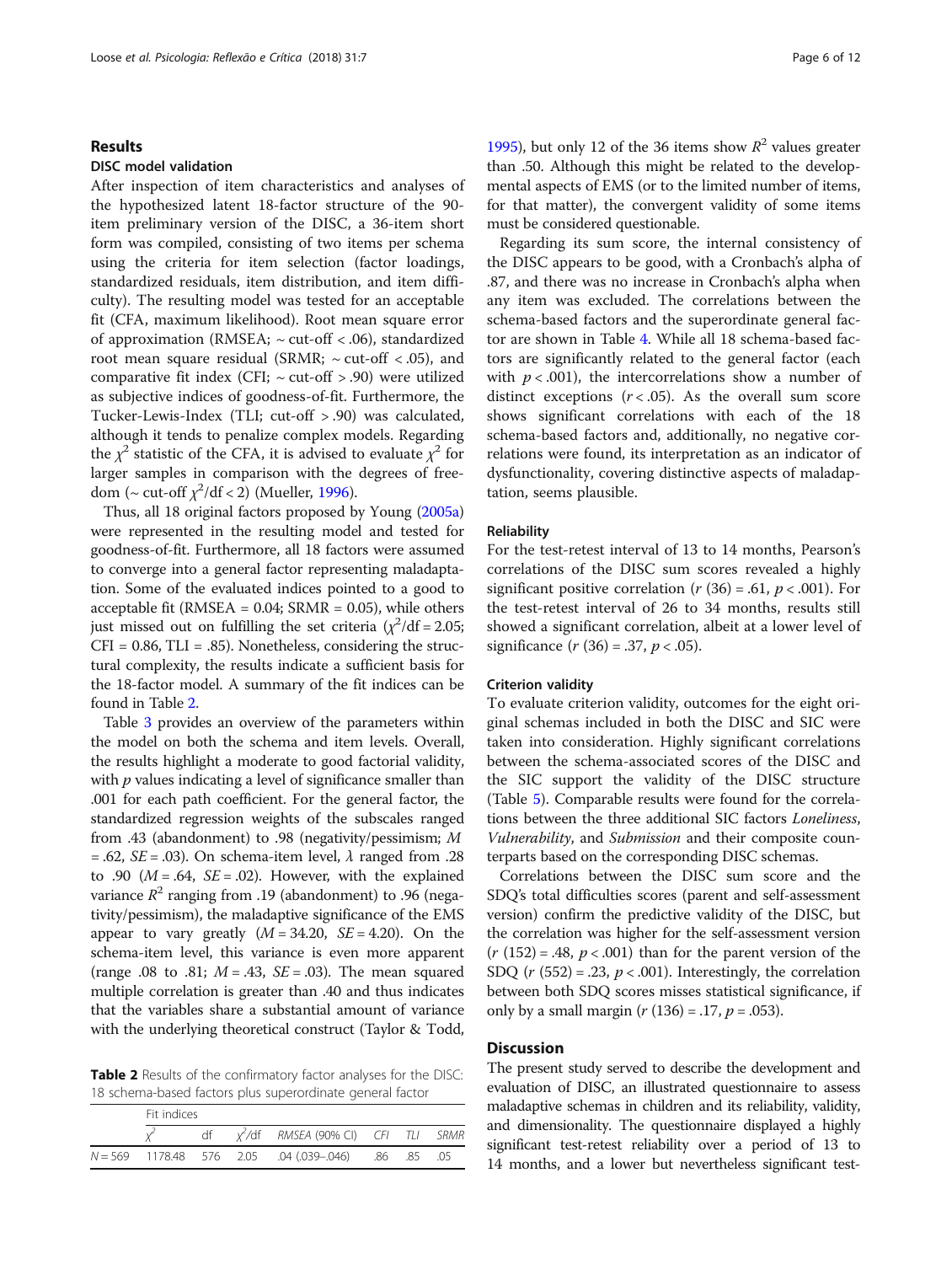<span id="page-6-0"></span>

| <b>Table 3</b> Parameters within the model: descriptive statistics, standardized regression weights ( $\lambda$ ), squared multiple correlations ( $R^2$ ) from |  |
|-----------------------------------------------------------------------------------------------------------------------------------------------------------------|--|
| the CFA on schema and item level                                                                                                                                |  |

| Schema                      |                |          | G-factor level |         |            |         | Schema level |         |
|-----------------------------|----------------|----------|----------------|---------|------------|---------|--------------|---------|
|                             | $M_{SUM}$ (SE) | Λ        | $R^2$          |         | $M$ (SE)   | Range   | λ            | $R^2\,$ |
| Insufficient self-control   | 3.96 (0.06)    | .50 ***  | .25            | Item 01 | 1.87(0.04) | $1 - 4$ | .73 ***      | .54     |
|                             |                |          |                | Item 02 | 2.09(0.04) | $1 - 4$ | .44 ***      | .20     |
| Subjugation                 | 3.90 (0.06)    | $.52***$ | .28            | Item 03 | 2.02(0.04) | $1 - 4$ | .55 ***      | .30     |
|                             |                |          |                | Item 04 | 1.88(0.03) | $1 - 4$ | $.47***$     | .22     |
| Mistrust/abuse              | 3.38 (0.06)    | .73 ***  | .53            | Item 05 | 1.69(0.03) | $1 - 4$ | .78 ***      | .60     |
|                             |                |          |                | Item 06 | 1.68(0.03) | $1 - 4$ | .70 ***      | .49     |
| Defectiveness/shame         | 2.80(0.05)     | .73 ***  | .53            | Item 07 | 1.44(0.03) | $1 - 4$ | $.60***$     | .37     |
|                             |                |          |                | Item 08 | 1.36(0.03) | $1 - 4$ | .78 ***      | .61     |
| Social isolation/alienation | 2.98(0.05)     | $.57***$ | .33            | Item 09 | 1.50(0.04) | $1 - 4$ | .49 ***      | .24     |
|                             |                |          |                | Item 10 | 1.47(0.03) | $1 - 4$ | .66 ***      | .43     |
| Dependence/incompetence     | 3.71 (0.06)    | .59 ***  | .34            | Item 11 | 1.81(0.03) | $1 - 4$ | $.72***$     | .53     |
|                             |                |          |                | Item 12 | 1.90(0.04) | $1 - 4$ | $.62***$     | .38     |
| Failure                     | 3.40 (0.06)    | .64 ***  | .41            | Item 13 | 1.95(0.04) | $1 - 4$ | .70 ***      | .50     |
|                             |                |          |                | Item 14 | 1.46(0.03) | $1 - 4$ | .76 ***      | .58     |
| Vulnerability               | 3.74 (0.06)    | $.60***$ | .37            | Item 15 | 1.73(0.03) | $1 - 4$ | $.83***$     | .68     |
|                             |                |          |                | Item 16 | 2.01(0.04) | $1 - 4$ | $.71***$     | .50     |
| Enmeshment                  | 4.60(0.06)     | $.50***$ | .25            | Item 17 | 2.64(0.04) | $1 - 4$ | $.66***$     | .43     |
|                             |                |          |                | Item 18 | 1.96(0.04) | $1 - 4$ | $.65***$     | .42     |
| Entitlement/grandiosity     | 2.81(0.04)     | .68 ***  | .46            | Item 19 | 1.58(0.03) | $1 - 4$ | .52 ***      | .27     |
|                             |                |          |                | Item 20 | 1.24(0.02) | $1 - 4$ | .28 ***      | .08     |
| Emotional deprivation       | 2.96(0.06)     | .54 ***  | .29            | Item 21 | 1.40(0.03) | $1 - 4$ | .55 ***      | .30     |
|                             |                |          |                | Item 22 | 1.57(0.03) | $1 - 4$ | .90 ***      | .81     |
| Abandonment/instability     | 3.07(0.05)     | .43 ***  | .19            | Item 23 | 1.45(0.03) | $1 - 4$ | $.60***$     | .30     |
|                             |                |          |                | Item 24 | 1.62(0.03) | $1 - 4$ | $.80***$     | .64     |
| Self-sacrifice              | 3.91 (0.06)    | .75 ***  | .57            | Item 25 | 2.33(0.04) | $1 - 4$ | .59 ***      | .34     |
|                             |                |          |                | Item 26 | 1.59(0.03) | $1 - 4$ | .67 ***      | .45     |
| Approval-seeking            | 3.18(0.05)     | .48 ***  | .23            | Item 27 | 1.43(0.03) | $1 - 4$ | $.71***$     | .51     |
|                             |                |          |                | Item 28 | 1.75(0.04) | $1 - 4$ | .59 ***      | .35     |
| Negativity/pessimism        | 3.19(0.05)     | .98 ***  | .96            | Item 29 | 1.60(0.03) | $1 - 4$ | $.67***$     | .45     |
|                             |                |          |                | Item 30 | 1.58(0.03) | $1 - 4$ | .63 ***      | .39     |
| Emotional inhibition        | 4.14(0.06)     | $.63***$ | .40            | Item 31 | 1.97(0.04) | $1 - 4$ | .64 ***      | .40     |
|                             |                |          |                | Item 32 | 2.17(0.04) | $1 - 4$ | .64 ***      | .41     |
| Punitiveness                | 3.37 (0.06)    | .63 ***  | .40            | Item 33 | 1.77(0.04) | $1 - 4$ | .79 ***      | .63     |
|                             |                |          |                | Item 34 | 1.60(0.03) | $1 - 4$ | $.52***$     | .27     |
| Unrelenting standards       | 4.05(0.06)     | .57 ***  | .33            | Item 35 | 1.82(0.04) | $1 - 4$ | .70 ***      | .49     |
|                             |                |          |                | Item 36 | 2.24(0.04) | $1 - 4$ | .45 ***      | .20     |

Note:  $* p < .05, ** p < .01, ** p < .001$ 

retest reliability over a period of 26 to 34 months. Ratings on the schemas of the DISC were highly significantly correlated with ratings on the comparable schemas of the SIC, a comparable and evaluated questionnaire, thus confirming the construct validity of the DISC. In addition, ratings on the DISC were significantly correlated with scores on the SDQ, thus indicating the predictive validity of the DISC for behavioral problems. Regarding the dimensionality of the DISC, its latent structure yielded the hypothesized 18 factors, with two items per schema. Thus, all 18 original schemas proposed by Young ([2005b\)](#page-11-0) were represented in the resulting model and tested for goodness-of-fit.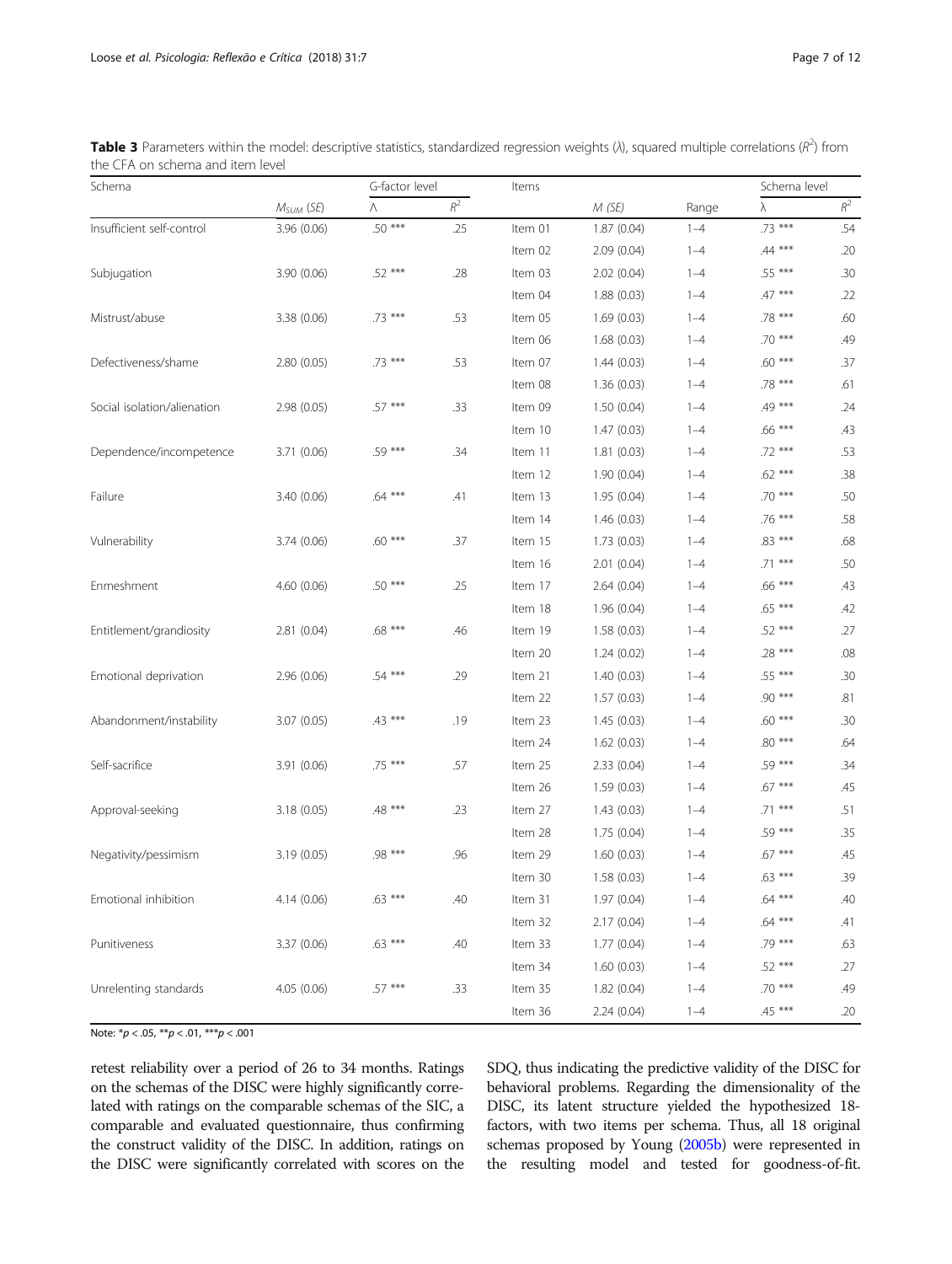| marcated in the lower thang         |              |             |                |         |     |     |       |       |      |      |     |     |       |       |       |     |     |     |     |
|-------------------------------------|--------------|-------------|----------------|---------|-----|-----|-------|-------|------|------|-----|-----|-------|-------|-------|-----|-----|-----|-----|
|                                     | $\mathbf{0}$ |             | $\mathfrak{D}$ | 3       | 4   | 5   | 6     | 7     | 8    | 9    | 10  | 11  | 12    | 13    | 14    | 15  | 16  | 17  | 18  |
| 0. DISC sum score                   |              | .44         | .40            | .62     | .60 | .43 | .54   | .56   | .55  | .46  | .41 | .51 | .39   | .59   | .44   | .72 | .53 | .56 | .49 |
| 1. Insufficient self-control (IS)   | $***$        |             | .15            | .22     | .19 | .14 | .30   | .22   | .18  | .11  | .14 | .17 | .16   | .15   | .17   | .26 | .20 | .19 | .10 |
| 2. Subjugation (SB)                 | ***          | ***         |                | .18     | .21 | .12 | .13   | .22   | .13  | .19  | .13 | .14 | .11   | .31   | .04   | .26 | .13 | .19 | .07 |
| 3. Mistrust/abuse (MA)              |              |             | ***            |         | .38 | .26 | .27   | .32   | .33  | .20  | .26 | .27 | .25   | .42   | .22   | .45 | .27 | .26 | .24 |
| 4. Defectiveness/shame (DS)         |              |             |                |         |     | .25 | .27   | .38   | .24  | .22  | .19 | .35 | .30   | .30   | .23   | .43 | .28 | .22 | .16 |
| 5. Social isolation/alienation (SI) | ***          | $***$       |                |         |     |     | .13   | .16   | .22  | .07  | .24 | .21 | .21   | .23   | .02   | .29 | .30 | .16 | .10 |
| 6. Dependence/incompetence (DI)     | ***          | $44.46 - 4$ |                |         |     |     |       | .30   | 32   | .27  | .14 | .19 | .10   | .19   | .23   | 32  | .18 | .31 | .27 |
| 7. Failure (FA)                     | ***          | ***         | 44.44          | ***     |     |     | ***   |       | .27  | .17  | .08 | .25 | .18   | .25   | .17   | .44 | .26 | .28 | .18 |
| 8. Vulnerability (VU)               | ***          | $***$       | ***            | ***     |     | *** |       | ***   |      | .28  | .08 | .20 | .13   | .27   | .12   | .45 | .22 | .26 | .25 |
| 9. Enmeshment (EM)                  | $***$        | **          | ***            | ***     | *** | .11 | $***$ | $***$ | ***  |      | .21 | .08 | .01   | .32   | .16   | .27 | .12 | .27 | .20 |
| 10. Entitlement/grandiosity (ET)    | ***          | $***$       | **             | ***     | *** | *** | $***$ | .08   | .06  | ***  |     | .19 | .19   | .26   | .20   | .28 | .16 | .15 | .19 |
| 11. Emotional deprivation (ED)      | ***          |             | ***            | ***     |     |     |       | $***$ | ***  | .05  | *** |     | .35   | .25   | .19   | .31 | .17 | .20 | .22 |
| 12. Abandonment/instability (AB)    | $+ + +$      |             |                | $* * *$ |     |     |       |       |      | .87  |     | *** |       | .11   | .03   | .26 | .20 | .10 | .02 |
| 13. Self-sacrifice (SS)             |              |             | ***            | ***     |     |     |       | $***$ | ***  | ***  | *** |     |       |       | .21   | .41 | .25 | .32 | .25 |
| 14. Approval-seeking (AS)           | $***$        | ***         | .38            | ***     | *** | .61 | $***$ | $***$ | $**$ | ***  | *** | *** | .45   | $***$ |       | .25 | .19 | .27 | .35 |
| 15. Negativity/pessimism (NP)       | $***$        | ***         | ***            | ***     | *** | *** | $***$ | $***$ | ***  | ***  | *** | *** | ***   | $***$ | $***$ |     | .41 | .36 | .27 |
| 16. Emotional inhibition (EI)       | $+ + +$      | ***         | $**$           | ***     |     | *** | ***   | $***$ | ***  | $**$ | *** | *** | $***$ | $***$ |       | *** |     | 26  | .22 |
| 17. Punitiveness (PU)               | $***$        | $***$       | ***            | ***     |     | *** | ***   | $***$ | ***  | ***  | *** | *** |       | $***$ | $***$ |     | *** |     | .29 |
| 18. Unrelenting standards (US)      |              |             | .12            |         |     |     |       |       |      |      |     |     | .71   |       |       |     |     |     |     |

<span id="page-7-0"></span>Table 4 Intercorrelations between the DISC's overall sum score and the sum scores on schema level ( $N = 569$ ). According significance levels (p values) are indicated in the lower triangular part of the matrix

Note:  $*_{p}$  < .05;  $*_{p}$  < .01;  $*_{p}$  < .001

Furthermore, it could be shown, that all 18 factors converged to one general factor representing maladaptation. The results show that even children of around 8 to 13 years of age exhibit the same schemas as were identified for adults.

At present, several studies support the 18-factor structure, in factor analyses of schema questionnaires in

Table 5 Criterion validity: correlations between the factors proposed by the SIC and their DISC counterparts ( $N = 206$ )

| SIC factors                       | DISC sum score correlation |     |  |  |  |  |  |
|-----------------------------------|----------------------------|-----|--|--|--|--|--|
|                                   | r(206)                     | р   |  |  |  |  |  |
| Insufficient self-control (IS)    | .29                        | *** |  |  |  |  |  |
| Mistrust/abuse (MA)               | .59                        | *** |  |  |  |  |  |
| Defectiveness/shame (DS)          | .46                        | *** |  |  |  |  |  |
| Failure (FA)                      | .69                        | *** |  |  |  |  |  |
| Enmeshment (EM)                   | .29                        | *** |  |  |  |  |  |
| Entitlement/grandiosity (ET)      | .22                        | *** |  |  |  |  |  |
| Self-sacrifice (SS)               | .28                        | *** |  |  |  |  |  |
| Unrelenting standards (US)        | .35                        | *** |  |  |  |  |  |
| Loneliness (comprised ED, SI)     | .52                        | *** |  |  |  |  |  |
| Vulnerability (comprised AB, VU)  | .57                        | *** |  |  |  |  |  |
| Submission (comprised SB, EI, DI) | .52                        | *** |  |  |  |  |  |

Note: \*p < .05, \*\*p < .01, \*\*\*p < .001<br>The SIC measures eight of the factors proposed by Young plus three factors, build on two to three of the original schemas

adults (Calvete, Orue, & Gonzalez-Diez, [2013](#page-10-0); Hawke & Provencher, [2012](#page-10-0); Kriston et al., [2013](#page-10-0); Lee et al., [2015](#page-10-0); Saariaho et al., [2009\)](#page-10-0). In contrast to most other schema questionnaires for children and adolescents, in which only 15 schemas were investigated, we also confirmed 18 schemas for children. This would support Young et al.'s ([2003\)](#page-11-0) notion, that EMS are already developed in (early) childhood. Since former studies (Beckley, [2002](#page-10-0); Schmidt et al., [1995](#page-10-0); Stallard & Rayner, [2005;](#page-11-0) Van Vlierberghe et al., [2010](#page-11-0); Welburn et al., [2002](#page-11-0)) were also able to find and confirm to a large extent all of the schemas they had investigated, it can be assumed that they would have been able to detect more schemas if only they would have challenged this issue.

Stallard ([2007\)](#page-11-0) and Rijkeboer and de Boo ([2010](#page-10-0)) found that not all of the schemas in their questionnaires were predictive for psychopathology and assumed that some schemas in childhood might not be maladaptive, at least not at this stage of life. This finding leads to the question, whether the 18 schemas of Young, which are reflected in the 18 schemas of the DISC, not only indicate maladaptive but also adaptive schemas (neutral or even positive schemas). Arguments against the latter consideration are that we found a high internal consistency for the DISC (Cronbach's alpha of .87) and a general factor in the factor analysis, indicating that the assessed schemas converge in one direction. All 36 items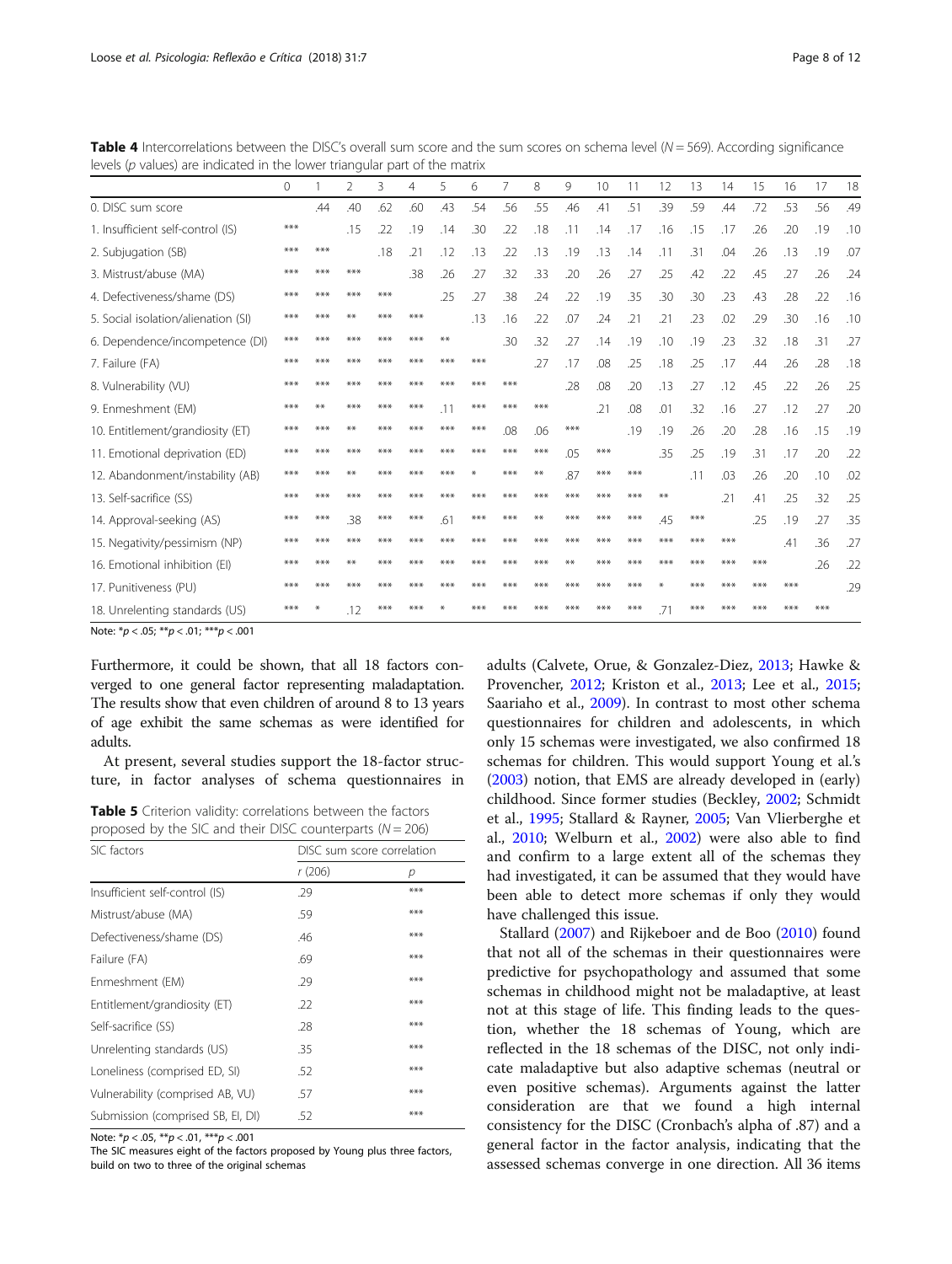loaded high on Cronbach's alpha, and there was no increase in Cronbach's alpha when any item was excluded, indicating that the items have at least one important factor in common. We would call this general factor "dysfunctionality" or "maladaptation".

On the question of why we were able to identify all 18 schemas (by using a CFA) with the DISC, whereas the SIC's analysis yielded only eight original and three composed schemas? Bearing in mind that the three composed schemas are mixtures of the remaining seven schemas, which are left from the 15 investigated ones, we might want to take into account that in the SIC analysis the sample was divided into two groups, in order to use a principal factor analysis, and afterwards a CFA. We decided to do only the CFA with the full sample  $(N = 569)$  because of the high convergence that was yielded by the DISC's and SIC's schemas and further the comparable sociodemographic variables in both studies (age, gender). In that sense, we would like to propose an interpretation of the DISC study as a kind of extension of the SIC, giving way to a method where the whole sample is used for CFA, with the results therefore having much greater power to detect factors that we would not have been able to find if analysis had only included half of the sample.

Probably, the most important difference between the DISC and the SIC and other questionnaires like the SQC (Stallard & Rayner, [2005](#page-11-0)) and SQS (Güner, [2016\)](#page-10-0) is that we put a large emphasis on the visual illustration of our schema items, using cartoons, which were especially created for the sake of the schema illustration and, specifically, for this study. In our opinion, and also due to the children's positive feedback, these pictures were highly attractive and gave them a much better understanding of what was meant when reading the items.

The test-retest reliability is high compared to the reported 6-month retest reliability of Stallard ([2007](#page-11-0)), whose coefficients were only modest (range  $r$  .27–.54). However, our results are in line with the SIC's reliability of .67 (though the interval of 4 weeks is much smaller). The relatively high retest-reliability of the DISC might be due to the cartoons that explained each schema in a visual way. However, with regards to the participants' young age, aspects of natural development should be considered in the evaluation of the test-retest reliability, as changes over the course of months or years could be due to experiences and life events, not only limitations in the reliability of the instrument.

Concerning the convergent validity of the DISC, we found that the correlation with the self-assessment version of the SDQ was much higher  $(r = .48)$  than that for the parent version of the SDQ  $(r=.23)$ , indicating that children are closer to their own thoughts, emotions, and finally behavior than their parents are. Interestingly, the correlation between the parent's and the child's total difficulty score reveals a low correlation coefficient of r = .17, missing even a statistical significance. We interpret this result with the notion that children's behavior observed from outside is not necessarily to be connected with the children's own perception. We conclude that it is worthwhile to accept the importance of taking into account children's answers as an important source when investigating how children feel and think about themselves, in order to understand the resulting behavior.

To address some limitations of the study, we examined only a community sample of school children, though assessment of schemas originally focused on identifying persons at risk of psychopathology. As we know from prevalence studies about psychic disorders in childhood and adolescence, 15–20% have already developed or are at least at risk of developing a disorder (Barkmann & Schulte-Markwort, [2012](#page-10-0)). Thus, the DISC should also be tested in a clinical sample of children in the future.

Regarding the school's low response rate of about 13% suggest a lack of representativeness. Asked for the reason of refusal, all denying school's directors argued that their schools would already participate in other studies and/or are overloaded. Though the low response rate seems to be a strong limiting factor of the study, the highly correlated scores of the DISC with the well-evaluated SIC suggest a comparable sample of these two studies (SIC and DISC).

For future studies, we would like to propose to offer schools high incentives (e.g., of financial nature) or to include the study into another study, to limit a possible non response bias on the data.

Another improvement of the study would be to evaluate the cartoons separately. Although the children's (informal) feedback concerning the "visual explanation" of the DISC items was extremely positive, it is not clear what effect they really had on the comprehensiveness of the item's content and willingness to answer as honestly as possible.

In summation, the present study on an illustrated schema questionnaire for children showed that the 18 EMS as described by Young can also be observed in children. However, it seems reasonable that these schemas are not independent of each other since they converge into a general factor, as discovered by CFA. The newly developed DISC seems thus to be a reliable and valid instrument to assess maladaptive schemas in children. Nonetheless, we suggest being cautious with the interpretation of the DISC schemas because of the low item number of two per schema and because of the partly low correlation scores. Although it can be assumed that in children, the EMS are not as stable as in adults since they are developing in these years and probably not fully expressed, it seems useful to investigate these schemas and their course of development during life or under challenging circumstances. The inclusion of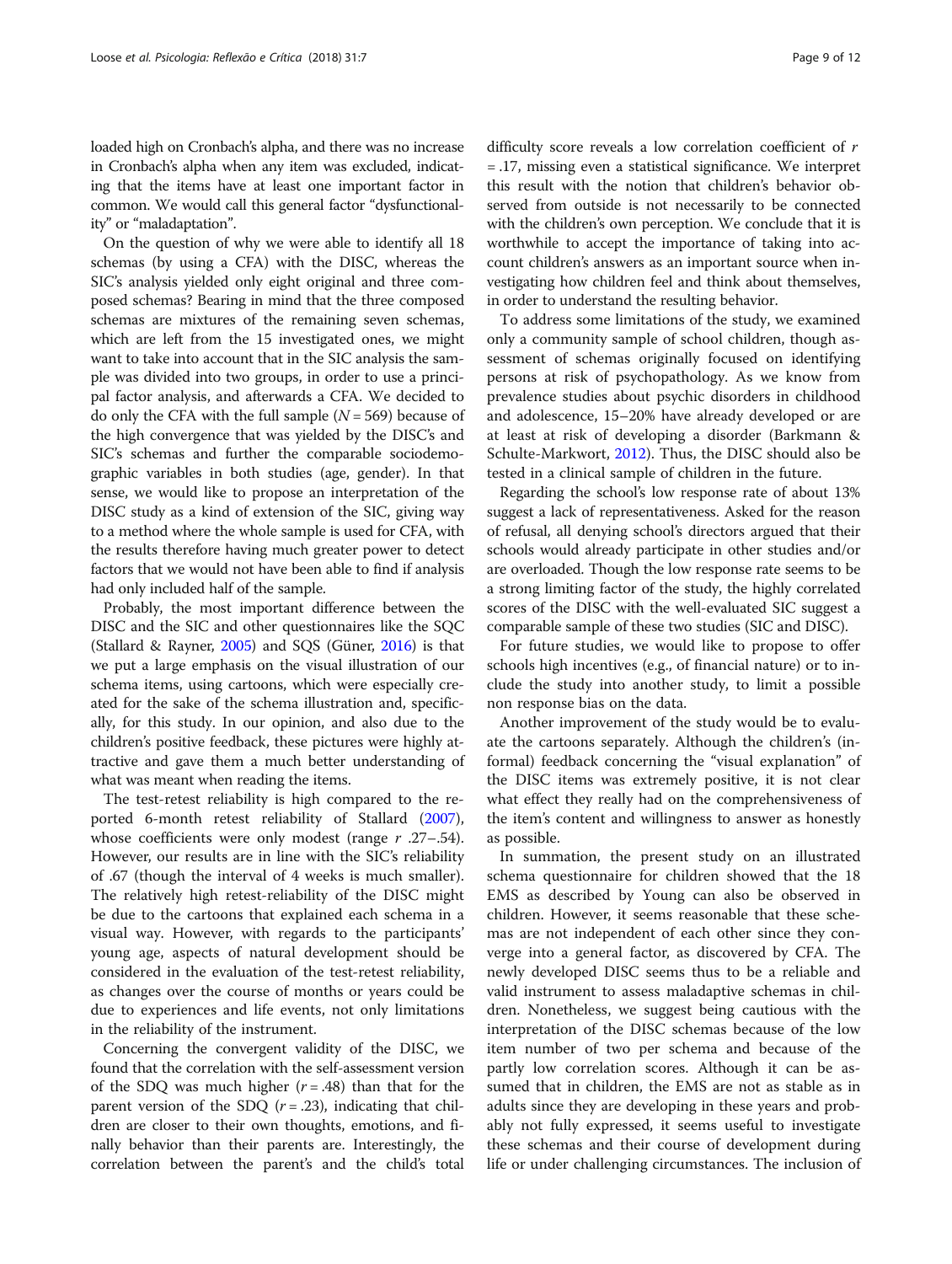a clinical sample might also enlarge the range of data, leading to a more specific knowledge about specific disorders (e.g., ADHD) and typical schemas. The DISC may thus be an instrument to obtain information about these developmental and disorder specific aspects.

#### Conclusions

The paper describes the development and evaluation of an illustrated questionnaire to assess schemas in children. It is the first Schema Questionnaire that is illustrated with specific schema-related cartoons. All 18 early maladaptive schemas (EMS) according to Young are confirmed by a CFA, indicating that even children of around 8 to 13 years of age exhibit the same schemas as were identified for adults. Ratings on the DISC's schemas were highly significantly correlated with ratings on the comparable schemas of the SIC (Rijkeboer & de Boo, [2010\)](#page-10-0), which is a comparable and well-evaluated questionnaire. In addition, ratings on the DISC were significantly correlated with scores of the Strengths and Difficulties Questionnaire (SDQ; Goodman, [1997](#page-10-0)), indicating predictive validity of the DISC for behavioral problems. Since the questionnaire is a short an economic instrument to assess schemas in children, and the results reveals high test-retest reliability as well as confirmed construct and predictive validity, it might be a promising tool to assess schema dispositions already early in childhood, when they are going to develop. That would allow an adequate treatment in time, before EMS become stable in adulthood, and show its devastating effects on mental health.

#### Appendix

Thirty-six items of DISC (in parenthesis the abbreviation of the respective schemas they present; see Tables [1](#page-1-0) or [4\)](#page-7-0):

- 1. I get upset really quickly if something takes longer than intended. (IS)
- 2. I cannot stand waiting for something. (IS)
- 3. I prefer letting other people decide, because I do not want get into conflict. (SB)
- 4. The opinion of others is more important to me than my own. (SB)
- 5. I think that my friends will betray me sooner or later. (MA)
- 6. I think that other people take advantage of me. (MA)
- 7. I cannot understand how someone can like me. (DS)
- 8. I am not worth to be loved. (DS)
- 9. I do not like spending time with other people. (SI)
- 10.I prefer to stay on my own, rather than joining a group. (SI)
- 11.I need a lot of support in my daily routine. Otherwise, I become overtaxed. (DI)
- 12.Without the help of my parents I can hardly do anything. (DI)
- 13.No matter what I do at school, others are always better than me. (FA)
- 14.My performance is poor, and it will always remain so. (FA)
- 15.I have the feeling that any moment could turn into a catastrophe. (VU)
- 16.I am afraid that something bad might happen. (VU)
- 17.When my parents have problems, I instantly feel bad. (EU)
- 18.I feel responsible for the lives of my parents. (EU)
- 19.Others call me the know-it-all. (ET)
- 20.Others should do what I want. (ET)
- 21.I don't get any attention or love. (ED)
- 22.No one really takes time for me. (ED)
- 23.I'm sure that my family and friends will always be there for me. (Inverted item, AB)
- 24.I believe that my family and friends will stay by my side in every situation. (Inverted item, AB)
- 25.If you ask me for help, I'll do anything, even if I'm incapable of doing it. (SS)
- 26.I have no time for myself, because I take care of others all the time. (SS)
- 27.It's important for me that people around me tell how great I am. Otherwise I don't feel good. (AS)
- 28.Owning modern clothes and knowing cool people, gives me the feeling of being special. (AS)
- 29.Most of the things in my life are bad or will turn out badly. (NP)
- 30.I'm not good at taking decisions, because I'm scared of the consequences. (NP)
- 31.Showing feelings is totally embarrassing. (EI)
- 32.Others are not supposed to know when I'm anxious, angry or sad. (EI)
- 33.If I make mistakes, I deserve to be punished. (PU)
- 34.There must be some kind of punishment! This applies to all those who make mistakes, it does not matter whether it is done intentionally or unintentionally. (PU)
- 35.I put myself under a lot of pressure to show me and the others, how good I am. (US)
- 36.The most important thing in my life is to be good at school. (US)

#### Acknowledgements

Not applicable.

#### Funding

Not applicable.

#### Availability of data and materials

The data file is available upon request.

#### Authors' contributions

CL did the research question and contributed in writing the manuscript. FM is responsible for the statistical evaluation. RP wrote the manuscript and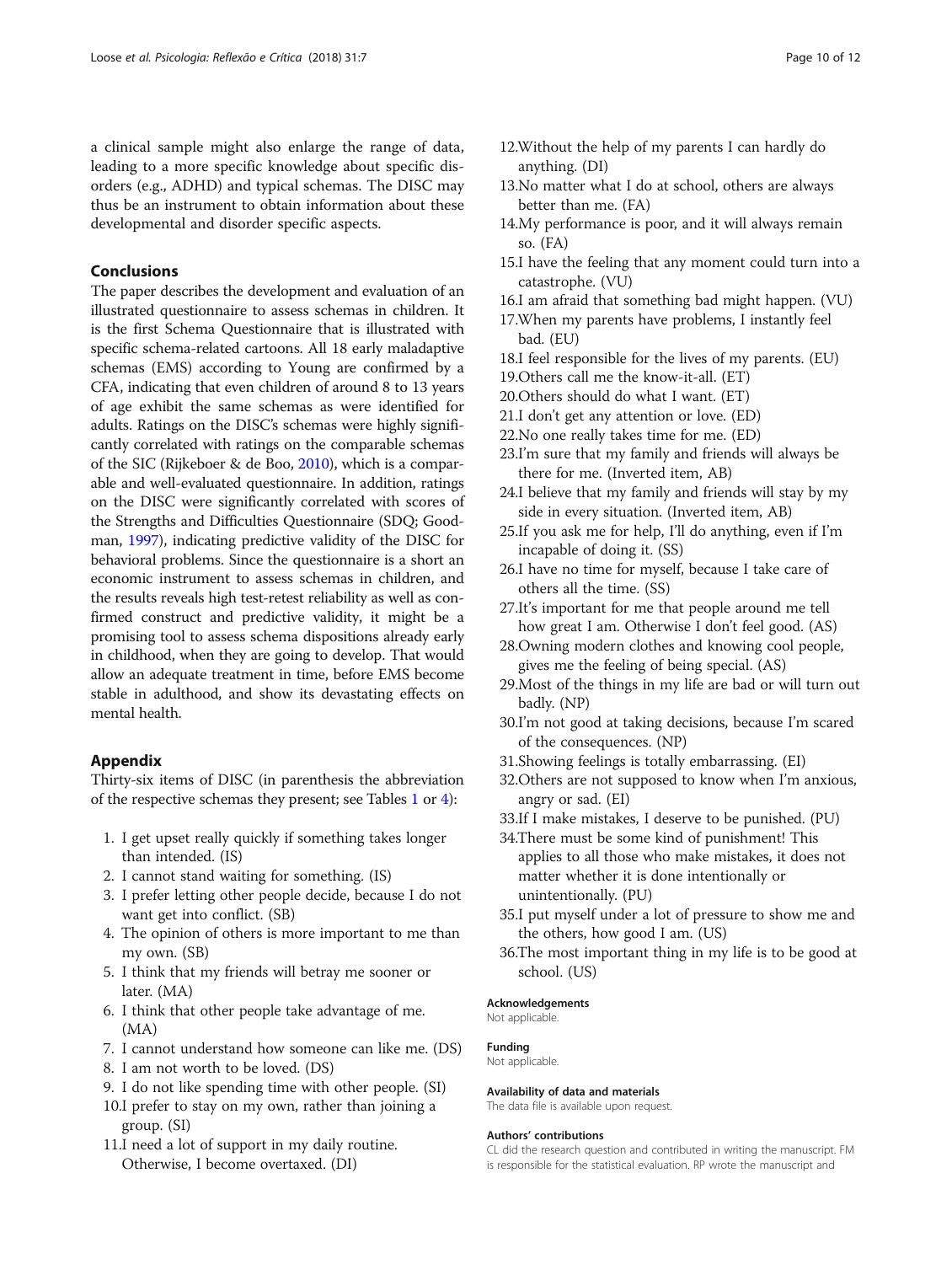<span id="page-10-0"></span>supervised the research question. All authors read and approved the final manuscript.

#### Authors' information

No further information.

#### Ethics approval and consent to participate

All procedures performed in the studies involving human participants were in accordance with the ethical standards of the institutional and/or national research committee and with the 1964 Helsinki declaration and its later amendments or comparable ethical standards.

#### Consent for publication

Informed consent was obtained from all individual participants (children and their parents) included in the study.

#### Competing interests

All authors declare that they have no competing interest.

#### Publisher's Note

Springer Nature remains neutral with regard to jurisdictional claims in published maps and institutional affiliations.

#### Received: 27 October 2017 Accepted: 26 January 2018 Published online: 20 February 2018

#### References

- Arntz, A., & Jacob, G. (2012). Schema therapy in practice: An introductory guide to the schema mode approach. Chichester: Wiley-Blackwell.
- Bakshi Bojed, F., & Nikmanesh, Z. (2013). Role of early maladaptive schemas on addiction potential in youth. International Journal of High Risk Behaviors and Addiction, 2, 72–76.
- Barkmann, C., & Schulte-Markwort, M. (2012). Prevalence of emotional and behavioural disorders in German children and adolescents: A meta-analysis. Journal of Epidemiology & Community Health, 66, 194–203.
- Beck, A. T. (1967). Depression: Clinical, experimental, and theoretical aspects. New York: Harper and Row Republished as: Beck, A. T. (1970). Depression: Causes and treatment (p. 293). Philadelphia: University of Pennsylvania Press.
- Beckley, K. (2002). Factor structure of the Young Schema Questionnaire (short form) in a non-clinical adolescent sample. Unpublished Doctoral Dissertation. Southampton University.
- Calvete, E. (2008). Justification of violence and grandiosity schemas as predictors of antisocial behaviour in adolescents. Journal of Abnormal Child Psychology, 36, 1083–1095.
- Calvete, E. (2014). Emotional abuse as a predictor of early maladaptive schemas in adolescents: Contributions to the development of depressive and social anxiety symptoms. Child Abuse & Neglect, 38, 735–746.
- Calvete, E., Orue, I., & Gonzalez-Diez, Z. (2013). An examination of the structure and stability of early maladaptive schemas by means of the Young Schema Questionnaire-3. European Journal of Psychological Assessment, 29, 283–290.
- Calvete, E., Orue, I., & Hankin, B. L. (2013a). Transactional relationships among cognitive vulnerabilities, stressors, and depressive symptoms in adolescents. Journal of Abnormal Child Psychology, 41, 399–410.
- Calvete, E., Orue, I., & Hankin, B. L. (2013b). Early maladaptive schemas and social anxiety in adolescents: The mediating role of anxious automatic thoughts. Journal of Anxiety Disorders, 27, 278–288.
- Calvete, E., Orue, I., & Hankin, B. L. (2015). A longitudinal test of the vulnerabilitystress model with early maladaptive schemas for depressive and social anxiety symptoms in adolescents. Journal of Psychopathology and Behavioral Assessment, 37, 85–99.
- Damiano, S. R., Reece, J., Reid, S., Atkins, L., & Patton, G. (2015). Maladaptive schemas in adolescent females with anorexia nervosa and implications for treatment. Eating Behaviors, 16, 64–71.
- Ellis, L. K., & Rothbart, M. K. (2001). Revision of the early adolescent temperament questionnaire. Poster presented at the 2001 Biennial Meeting of the Society of Research in Child Development. Minneapolis, Minnesota.
- González-Jiménes, A. J., & del Mar Hernández-Romera, M. (2014). Early maladaptive schemas in adolescence: A quantitative study. Procedia – Social and Behavioral Sciences, 132, 504–508.
- Goodman, R. (1997). The strengths and difficulties questionnaire: A research note. Journal of Child Psychology and Psychiatry, 38, 581–586.
- Güner, O. (2016). Psychometric properties and normative values of early maladaptive schema questionnaires set for children and adolescents (SQS). Clinical Psychology and Psychotherapy. [https://doi.org/10.1002/cpp.2049.](https://doi.org/10.1002/cpp.2049)
- Hawke, L. D., & Provencher, M. D. (2012). The Canadian French young schema questionnaire: Confirmatory factor analysis and validation in clinical and nonclinical samples. Canadian Journal of Behavioural Science, 44, 40–49. IBM Corp (2015). IBM SPSS statistics for windows. Armonk: IBM Corp.
- Jacob, G., & Arntz, A. (2013). Schema therapy for personality disorders—A review. International Journal of Cognitive Therapy, 6, 171–185.
- Jovev, M., & Jackson, H. J. (2004). Early maladaptive schemas in personality disordered individuals. Journal of Personality Disorders, 18, 467–478.
- Kriston, L., Schäfer, J., Jacob, G. A., Härter, M., & Hölzel, L. P. (2013). Reliability and validity of the German Version of the Young Schema Questionnaire-Short Form 3 (YSQ-S3). European Journal of Psychological Assessment, 29, 205–212.
- Lawrence, K. A., Allen, J. S., & Chanen, A. M. (2011). A study of maladaptive schemas and borderline personality disorder in young people. Cognitive Therapy and Research, 35, 30–39.
- Lee, C. W., Taylor, G., & Dunn, J. (1999). Factor structure of the schemaquestionnaire in a large clinical sample. Cognitive Therapy and Research, 23, 441–451.
- Lee, S. J., Choi, Y. H., Rim, H. D., Won, S. H., & Lee, D. W. (2015). Reliability and validity of the Korean Young Schema Questionnaire-Short Form-3 in medical students. Psychiatry Investigation, 12, 295–304.
- Lumley, M. N., & Harkness, K. L. (2007). Specifity in relations among childhood adversity, early maladaptive schemas, and symptom. Cognitive Therapy and Research, 31, 639–657.
- McGinn, L. K., & Young, J. E. (1996). Schema-focused therapy. In P. M. Salkovskis (Ed.), Frontiers of cognitive therapy, (pp. 182–207). New York: Guilford.
- Mueller, R. O. (1996). Basic principles of structural equation modeling. New York: Springer
- Muris, P. (2006). Maladaptive schema in non-clinical adolescents: relations to perceived parental rearing behaviours, big five personality factors and psychopathological symptoms. Clinical Psychology and Psychotherapy, 13, 405–413.
- Nordahl, H. M., Holthe, H., & Haugum, J. A. (2005). Early maladaptive schemas in patients with or without personality disorders: Does schema modification predict symptomatic relief? Clinical Psychology & Psychotherapy, 12, 142–149.
- Orue, I., Calvete, E., & Padilla, P. (2014). Brooding rumination as a mediator in the relation between early maladaptive schemas and symptoms of depression and social anxiety in adolescents. Journal of Adolescence, 37, 1281–1291.
- Prüfer, P., & Rexroth, M. (2005). Kognitive interviews. Mannheim: ZUMA.
- Rafaeli, E., Bernstein, D. P., & Young, J. E. (2011). Schema therapy: The CBT distinctive features series. New York: Routledge.

Raubenheimer, J. (2004). An item selection procedure to maximize scale reliability and validity. South African Journal of Industrial Psychology, 30, 59–64.

- Richardson, G. (2005). Early maladaptive schemas in a sample of British adolescent sexual abusers: Implications for therapy. Journal of Sexual Aggression, 11, 259–276.
- Rijkeboer, M. M., & de Boo, G. M. (2010). Early maladaptive schemas in children: Development and validation of the schema inventory for children. Journal of Behavior Therapy and Experimental Psychiatry, 41, 102–109.
- Rijkeboer, M. M., & van den Bergh, H. (2006). Multiple group confirmatory factor analysis of the Young Schema-Questionnaire in a Dutch clinical versus nonclinical population. Cognitive Therapy and Research, 30, 263–278.
- Roelofs, J., Lee, C., Ruijten, T., & Lobbestael, J. (2011). The mediating role of early maladaptive schemas in the relation between quality of attachment relationships and symptoms of depression in adolescents. Behavioural and Cognitive Psychotherapy, 39, 471–479.
- Roelofs, J., Onckels, L., & Muris, P. (2013). Attachment quality and psychopathological symptoms in clinically referred adolescents: The mediating role of early maladaptive schema. Journal of Child and Family Studies, 22, 377–385.
- Saariaho, T., Saariaho, A., Karila, I., & Joukamaa, M. (2009). The psychometric properties of the Finnish Young Schema Questionnaire in chronic pain patients and a non-clinical sample. Journal of Behavior Therapy and Experimental Psychiatry, 40, 158–168.
- Schmidt, N. B., Joiner, T. E., Young, J. E., & Telch, M. J. (1995). The schema-questionnaire: Investigation of psychometric properties and the hierarchical structure of a measure of maladaptive schemas. Cognitive Therapy and Research, 19, 295–231.
- Simard, V., Moss, E., & Pascuzzo, K. (2011). Early maladaptive schemas and child and adult attachment. Psychology and Psychotherapy: Theory, Research and Practice, 84, 349–366.